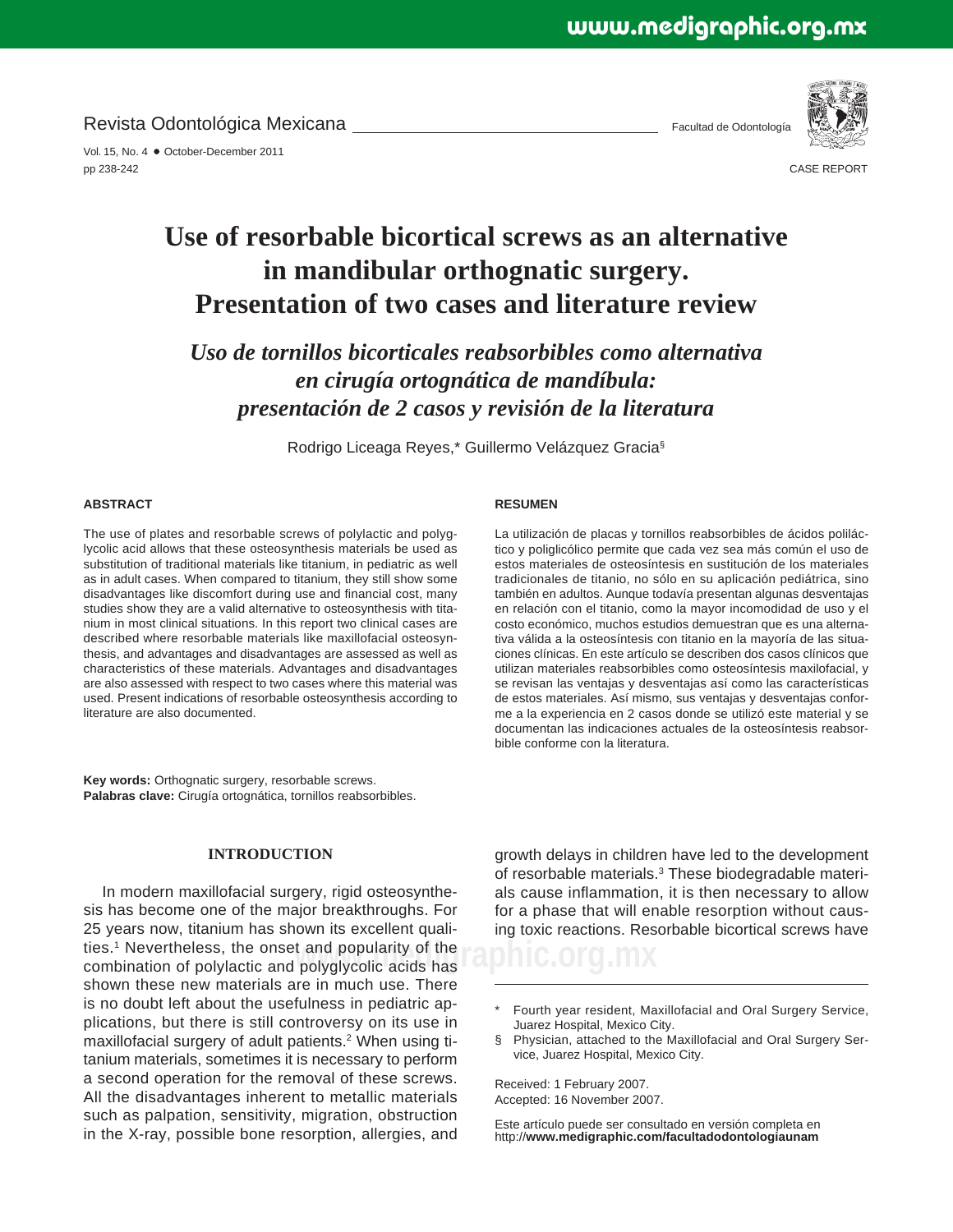been used in craniofacial surgeries, and several studies prove the security and effectiveness reached when using these materials in mandibular osteotomies.<sup>4</sup>

# **CASE REPORT**

Two cases of mandibular orthognatic surgery are presented. In them internal fixation was provided by bicortical screws manufactured with resorbable materials.

# **CASE 1**

17 year old male patient with no family history relevant to his condition. Personal pathological history of hepatitis at 7 years of age. Sent from the department of orthodontics of the Technological University of Mexico. He reports the onset of his condition during his growth stages. It became apparent during his adolescence, for this reason he sought orthodontic treatment. When performing intraoral examination, the following was observed: jaws devoid of pathological data, left mandibular laterognatia, posterior crossbite and -7 mm anterior overbite and lateral deviation of 3 mm *(Figure 1)*.

The most relevant cephalometric data are condensed in *table I*. Based on cephalometric and clinical diagnoses, a prognathism reduction surgery with 10 mm mandibular retraction and 3 mm right rotation was programmed.

In the operating theatre, with the patient under nasotracheal intubation, a retromolar approach was performed, with exposition of the ascending ramus and sagittal osteotomy. Once the procedure was performed on both sides, after previous consultation with the orthodontist, a new occlusal position was achieved with an acrylic surgical splint and a one step elastic chain.

Proximal excess was removed, and the segments were fixated in the mandibular angle zone with three 2.8 x 16 mm resorbable bicortical screws (CPS System, Inion®) *(Figure 2)*.



**Figure 1.** Patient number 1. Maloclusion view.

Intraoral wounds were sutured with resorbable material (vicryl 3-0) and skin wounds were sutured with non resorbable material (nylon 5-0).

The postoperative period was uneventful with conventional course of antibiotics and analgesics. The material cannot be discerned in the radiographic im-

Table I. Significant cephalometric data. Patient No.1.

| NA-FH               | $90^{\circ}$   | $90^{\circ}$     |  |
|---------------------|----------------|------------------|--|
| 1-PM <sub>x</sub>   | $109^\circ$    | 115°             |  |
| $1-FH$              | $110^\circ$    | $114^\circ$      |  |
| NB-FH               | $88^\circ$     | $93^\circ$       |  |
| $<$ ANB             | $-2^{\circ}$   | $+4^\circ$       |  |
| G-SN:SN-Me          | 1:1            | 79/89            |  |
| Sn-Ls               | $0 \text{ mm}$ | $2 \, \text{mm}$ |  |
| Sn-Pog <sup>'</sup> | $-4$ mm        | $+3$ mm          |  |
| CHIN-labial         | $124^\circ$    | $126^\circ$      |  |
|                     |                |                  |  |



**Figure 2.** 2.8 x 16 mm resorbable screws in surgical procedure number 1.



**Figure 3.** Postoperative orthopantomography of patient number 1.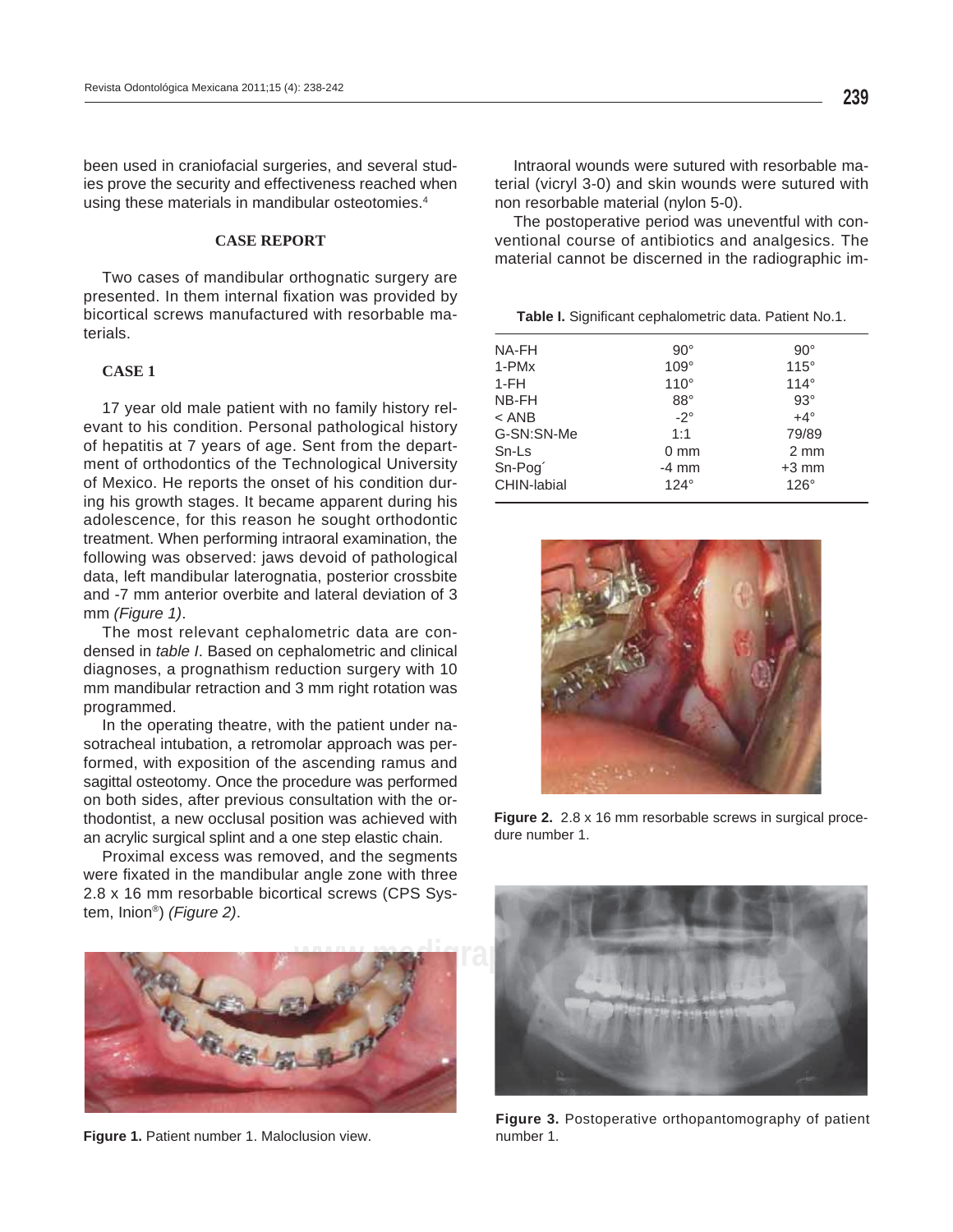age, only the sites perforated for the placement of the screws can be seen (Figure 3). Intermaxillary fixation was progressively removed from the  $4<sup>th</sup>$  up to the  $8<sup>th</sup>$ week after the operation. After this period, the patient was once again sent to us for management of postoperative orthodontia.

From the immediate postoperative moment, and up to three control years, the patient has not shown any complication.

# **CASE 2**

18 year old female patient, showing no relevant history for her condition. She reports untreated mandibular growth during her teen age years. (adolescence). She does report treatment for the 18 months previous to her attendance to the Mexico Technological University. No previous medical history contraindicated orthognatic surgery. In clinical studies a 6 mm discrepancy of the horizontal bite was observed.

Based on clinical and cephalometric studies an 8mm mandibular retraction was programmed. *Table II* shows the most relevant cephalometric data.

In the operating theatre, with patient under general nasotracheal anaesthesia, a sagittal osteotomy of the bilateral ascending ramus was performed. With this procedure, a mandibular retraction and right rotation were achieved. The new occlusal position was brought about with a surgical splint. After removing proximal excess, the segments were fixated with three 2.8 x 16 mm bicortical screws (CPS System, Inion®) percutaneously placed on each side *(Figure 4)*. Intraoral wounds were sutured with resorbable material (vicryl 3-0) and skin wounds were sutured with non resorbable material (nylon 5-0).

The patient experienced an uneventful postoperative period with conventional administration of analgesics and antibiotics. At the 4<sup>th</sup> postoperative week, intermaxillary fixation was gradually removed. 7 weeks after the operation the patient was sent for postoperative orthodontic treatment.

#### **DISCUSSION**

Rigid internal fixation with metallic materials is a standard technique, in use for the last 30 years and performed to align bone segments during healing periods.<sup>5</sup> The first bioresorbable materials were used in membranes for guided tissue regeneration as well as sutures. The first clinical reports of resorbable plates were published around 1980.<sup>6</sup> Metal screws used in maxillofacial surgery sometimes require secondary removal, due to migration, unacceptable palpation, growth restriction in pediatric patients and interferences in imaging diagnoses which include radiation.<sup>7</sup> Bioresorbable materials most used in maxillofacial surgery are high molecular weight poly-alpha-hydoxyl acids , polylactic acid (PLA), polyglycolic acid (PGA), polydioxanone (PDS) as well as their co-polymers. The material used is a mixture of rigid and elastic polymers selected for their strength, malleability, and degradation properties. In Inion CPS system, polymers are: Llactic D, L-lactic glycolic and trimethylene carbonate.<sup>8</sup>

These acids degrade through simple hydrolysis in the aqueous system of live tissues. First they dissolve into small fragments which are phagocytosed by macrophages and giant cells. The resulting products of PLA (polylactic acid) and PGA (polyglycolic

| Table II. Relevant cephalometric data, patient No. 2. |
|-------------------------------------------------------|
|                                                       |

| NA-FH             | $90^\circ$     | $87^\circ$  |                         |
|-------------------|----------------|-------------|-------------------------|
| 1-PM <sub>x</sub> | $109^\circ$    | $106^\circ$ |                         |
| $1-FH$            | $110^\circ$    | $108^\circ$ |                         |
| Is-FH             | 56 mm          | 56 mm       |                         |
| NB-FH             | $88^\circ$     | $88^\circ$  |                         |
| 1-PMn             | 91°            | $88^\circ$  |                         |
| $<$ Go            | $125^\circ$    | $132^\circ$ |                         |
| Sn-Sts            | 20 mm          | 20 mm       |                         |
| Sn-Stm-Me         | 1:2            | 20/55       |                         |
| Sn-Li-Me          | 1:1            | 34/43       |                         |
| Sn-Ls             | $0 \text{ mm}$ | 3 mm        |                         |
| Sn-Pog            | $-4$ mm        | 0           |                         |
| < Chin cervical   | $107^\circ$    | $135^\circ$ | Figure 4. 2.8 x 16 mm s |
|                   |                |             | .                       |



gure 4. 2.8 x 16 mm screws used in surgical procedure patient number 2.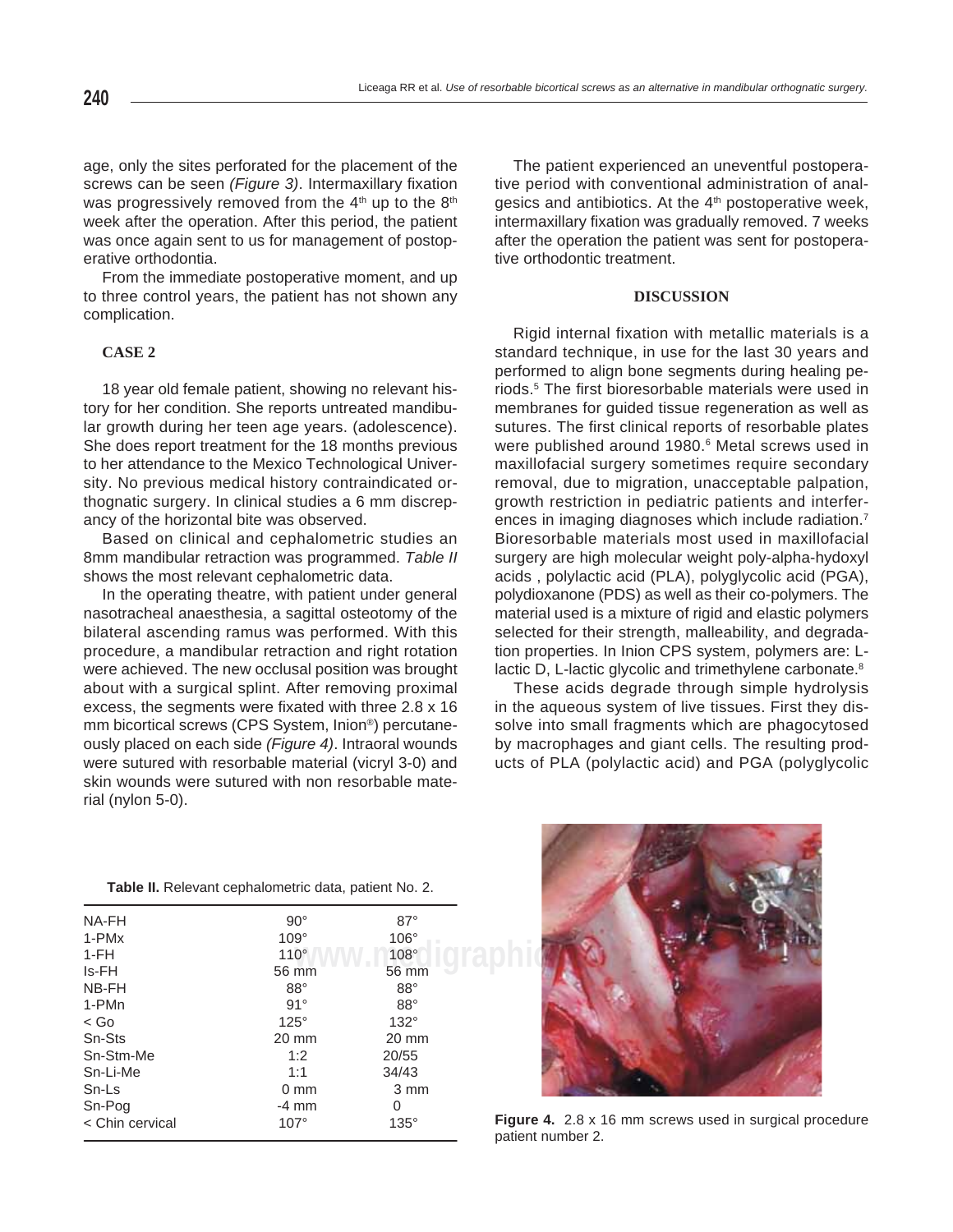acid) are metabolized in carbon dioxide and water, and are eliminated through respiration.<sup>9,10</sup> Turvey has published his experience in 70 patients subject of bimaxilar orthognatic surgery with a short term follow up (6-24 months). Three patients experimented some problems with loss of screws, but stability and occlusion were adequate in all patients.<sup>11</sup>

If 11 patients. They compared these results with those<br>of 11 patients subject to a similar osteotomy fixed with One of the advantages of resorbable material is that it is adequate to support bone fragments during the healing period, besides becoming totally resorbed when the bone has been consolidated, with no fear that the resulting metabolites cause any local or general alteration. Matthews & al, have studied the stability of SR-PLLA (Inion®) resorbable screws in ostheosynthesis of sagittal mandibular advancement osteotomy in 11 patients. They compared these results with those titanium. They did not find significant differences between both groups when comparing cephalometric stability, in a one year follow-up period. These characteristics provide indubitable advantages, especially since they do not require a second procedure to remove materials used in the first operation.<sup>12</sup>

**water causing a problem to its mechanical properties.<sup>14</sup><br>
Another possible disadvantage of resorbable ma-<br>
Cause of the ma-**Fuente del Campo in a study of several Centres, has reported his experience with maxillofacial osteosynthesis with PLLA (poly-L-lactic acid) resorbable material in 208 cases, of which 142 cases corresponded to orthognatic surgery. These cases had a maximum follow up period of 8 years. This author has observed a 7.9% complication rate: 2 cases of maxillary instability due to poor technique, 6 cases of granuloma, 4 cases of plate exposition and 4 cases of plate displacement. Most of these complications are attributed to the technique rather than the material used.<sup>13</sup> Handling of these screws is difficult when comparing them to the more common titanium screws, therefore, initially, surgical time will be extended by 10 or 15 additional minutes. This is due to the process of forming the thread for the orifice required in most systems. The development of hand devices to introduce the screw into the orifice without using a mallet has enabled the surgeon to decrease surgical operating time without

Another possible disadvantage of resorbable materials is their radiolucent appearance in radiographic examination. This makes them invisible with only the orifice being seen. This can hinder diagnosis in cases where there are consolidation problems<sup>15</sup> (Figure 5). Stability of resorbable screws in sagittal osteotomies has been studied in different articles as well as clinical and radiographic evaluation of skeletal stability and bone healing.16 Kohn conducted some biomechanical studies in the mandible of human corpses where

displacement with resorbable PLLA/PGA screws and bicortical titanium screws were studied. Screws were subject to force exerted on a board; this exercise showed that there is no significant difference between both types of screws.17 Two screws placed over the neurovascular bundle can be sufficient to provide satisfactory fixation in the bone segments. If a third screw were to be needed, the best place to place it is under the neurovascular bundle close to the inferior border of the mandible.<sup>18</sup> A 10 year follow-up study mentions that problems that might arise are rare and similar to those encountered when using titanium screws, therefore, complications can be considered as less important. The only difference is the possibility of encountering granulation tissue, which will not require surgery unless the material becomes palpable in the area.<sup>19</sup> It becomes then clear, that in mandibular orthognatic surgery, resorbable material is a valid alternative for titanium. It is probable, that in the future, resorbable materials will be the only ones used, and replace titanium the same way that titanium once replaced steel.<sup>20</sup>

### **CONCLUSIONS**

In most clinical situations, the use of resorbable screws and plates for maxillofacial osteosynthesis used nowadays, is a valid alternative to titanium osteosynthesis. Presently, resorbable materials still present some disadvantages in comparison with titanium, like discomfort of use and higher cost. If we exclude fractures with small comminuted fragments as well as other specific situations where there is an excessive muscular traction force, resorbable materials can be used just as well as titanium to achieve maxillary osteosynthesis.

Mechanical properties of resorbable screws used in orthognatic surgery fixation are comparable to metal fixation systems. These materials fulfil all expectations



**Figure 5.** Case No. 2 postoperative orthopantomography.